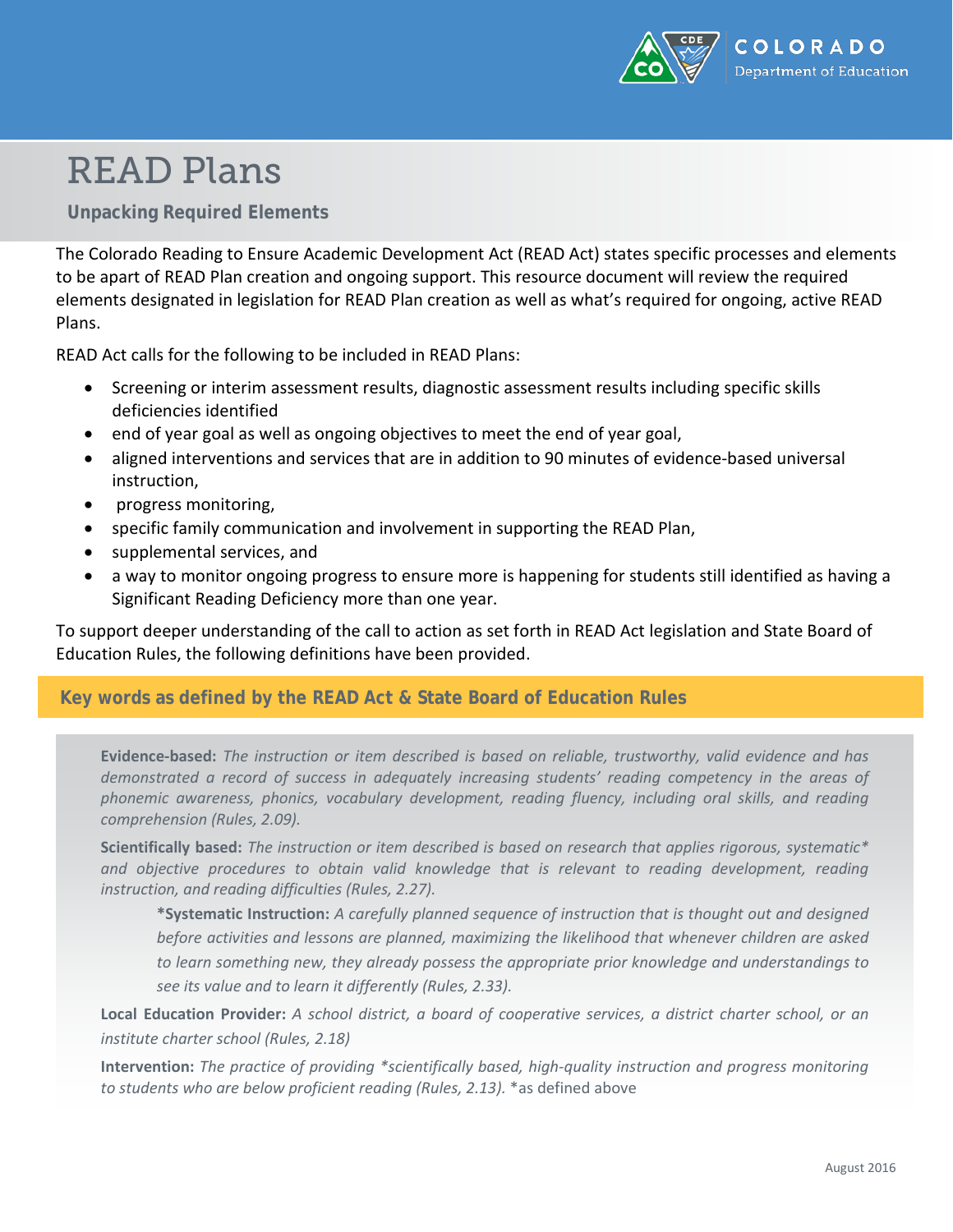

### The remaining pages unpack the required READ Plan elements in a checklist format.

## READ Plan Initiation and Implementation

|   | <b>Screening</b>      | Screener:                                                                                                          |
|---|-----------------------|--------------------------------------------------------------------------------------------------------------------|
|   | <b>Results</b>        | ❏<br>An approved Interim Assessment utilized and score documented within the READ Plan                             |
|   | <b>Diagnostic</b>     | ❏<br>Consider a designated 2 week testing window to ensure comparable data points in your system                   |
|   |                       | Diagnostic:                                                                                                        |
|   | <b>Results</b>        | Q.<br>An approved Diagnostic Assessment utilized for all students falling below the cut score and identified as at |
| ❏ | <b>Specific Skill</b> | risk of having a Significant Reading Deficiency (SRD) in order to identify their Specific Skill Deficiency         |
|   | <b>Deficiency</b>     | ❏<br>Scores (results) documented within the READ Plan                                                              |
|   | <b>Read Plan</b>      | <b>READ Plan Goals/Benchmarks:</b>                                                                                 |
|   | Goals/                | READ Plan has an end of year goal that is aligned to the student's current Screener and Diagnostic results<br>❏    |
|   | <b>Benchmarks</b>     | READ Plan has short term objectives/targets that align to current data progress towards meeting end of<br>❏        |
|   |                       | year goal                                                                                                          |
|   |                       | Goals & Objectives/Targets are kept up to date and revised as appropriate                                          |
|   | Interventions /       | Interventions/Services:                                                                                            |
|   | <b>Services</b>       | ❏<br>Intervention and/or services are documented within the READ Plan and being provided to every K-3              |
|   |                       | student who is identified as having a Significant Reading Deficiency (SRD)                                         |
|   |                       | Intervention and/or services match the Specific Skill Deficiency identified<br>❏                                   |
|   |                       | Documented intervention and/or services align to Scientifically Based/Evidence-Based instruction<br>❏              |
|   |                       | READ funds (designated monies for identified pupils with a SRD) utilized for interventions are aligned with<br>❏   |
|   |                       | the *Advisory lists provided by CDE                                                                                |
|   |                       | ❏<br>Intervention programs and services are kept up to date and revised as appropriate within the READ Plan        |
|   |                       | *Advisory List for Intervention Programs, Supplemental Programs, and Tutoring Programs                             |
|   | <b>Universal</b>      | <b>Universal Programming:</b>                                                                                      |
|   | <b>Programming</b>    | Document Tier 1 instructional reading programming within the READ Plan<br>⊔                                        |
|   |                       | ❏<br>Tier 1 instructional reading programming being implemented is scientifically based or evidence based and      |
|   |                       | at minimum including all 5 components of reading                                                                   |
|   |                       | Advisory List for Comprehensive Core Programs                                                                      |
| ❏ | <b>Progress</b>       | <b>Progress Monitoring:</b>                                                                                        |
|   | <b>Monitoring</b>     | Local Education Provider has a plan in place to monitor and evaluate progress on goals and objectives              |
| ❏ | <b>Family</b>         | <b>Family Communications:</b>                                                                                      |
|   | <b>Communication</b>  | Receives on going, regular updates from the student's teacher concerning results of the intervention as<br>⊔       |
|   |                       | described in the READ Plan and student's progress                                                                  |
|   |                       | Strategies for parents to use; designed to supplement the programming described in READ Plan<br>❏                  |
|   |                       | $\Box$<br>Consider communication with parents around the progress they are seeing with READ Goal supports being    |
|   |                       | done at home.                                                                                                      |
|   |                       | The teacher shall communicate with the parent in a language the parent understands.                                |
|   | <b>Supplemental</b>   | <b>Supplemental Services:</b>                                                                                      |
|   | <b>Services</b>       | $\Box$ In addition to literacy intervention and supports, with parent approval, students on READ Plans may be      |
|   |                       | provided mental health support from the school psychologist, school social worker, or school counselor.            |
|   | <b>READ Plan</b>      | <b>Documentation:</b>                                                                                              |
|   |                       | Current version and all previous versions of the READ plan are kept in student's permanent academic file<br>⋼      |
|   | <b>Documentation</b>  | and will transfer with student                                                                                     |
|   | Required but not a    |                                                                                                                    |
|   | written component of  |                                                                                                                    |
|   | the actual READ Plan  |                                                                                                                    |